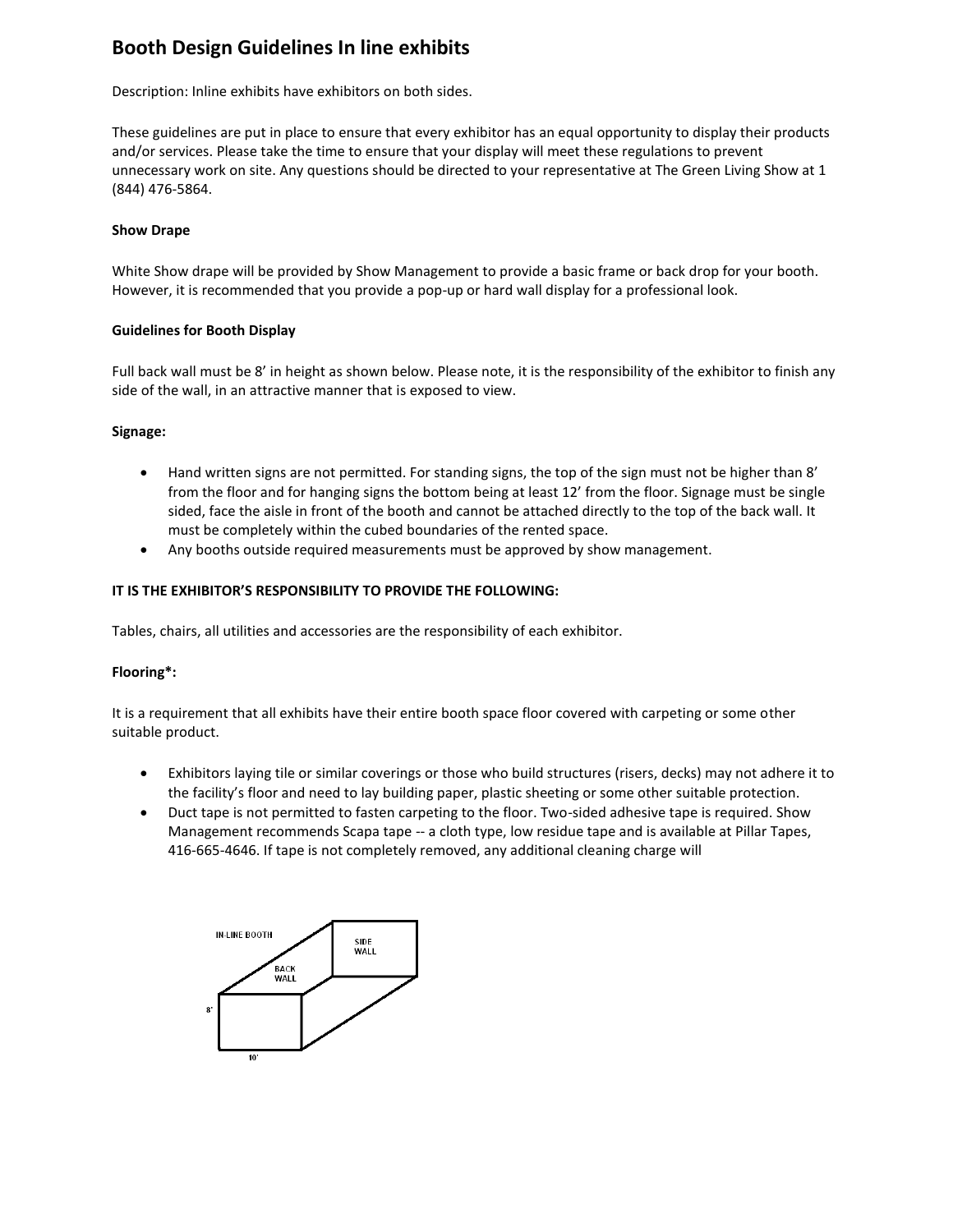# **Booth Design Guidelines Corner exhibits**

Description: Corner exhibits have exhibitors on one side only.

These guidelines are put in place to ensure every exhibitor has equal opportunity to display their products and/or services. Please take the time to ensure that your display will meet these regulations to prevent unnecessary work on site. Any questions should be directed to your representative at The Green Living Show at 1 (844) 476-5864.

## **Show Drape**

White Show drape will be provided by Show Management to provide a basic frame or back drop for your booth; however, it is recommended that you provide pop-up or hard wall display for a professional look.

## **Guidelines for Booth Display**

Full back wall must be 8' in height and have 8' sidewalls as shown below. A sidewall is optional on the side of the booth that does not have an adjoining exhibitor. It is the responsibility of the exhibitor to finish any side of the wall, in an attractive manner, which is exposed to view.

## **Signage:**

- Hand written signs are not permitted. The top of the sign must not be higher than 12' from the floor with the bottom being at least 8' from the floor. Signage must be single sided, face the aisle, finished on the back side and cannot be directly attached to the top of the back wall. It must be completely contained within the cubed boundaries of the rented space.
- Any booths outside required measurements must be approved by show management.

## **IT IS THE EXHIBITOR'S RESPONSIBILITY TO PROVIDE THE FOLLOWING:**

Tables, chairs, all utilities and accessories are the responsibility of each exhibitor.

# **Flooring\*:**

All exhibits must have their entire booth space floor covered with carpeting or some other suitable product.

- Exhibitors laying tile or similar coverings or those who build structures (risers, decks) may not adhere it to the facility's floor and need to lay building paper, plastic sheeting or some other suitable protection first.
- Duct tape is not permitted to fasten carpeting to the floor. Two-sided adhesive tape is required. Show Management recommends Scapa tape -- a cloth type, low residue and is available at Pillar Tapes, 416-665- 4646. If tape is not completely removed, any additional cleaning charges will be passed along to the exhibiting company.

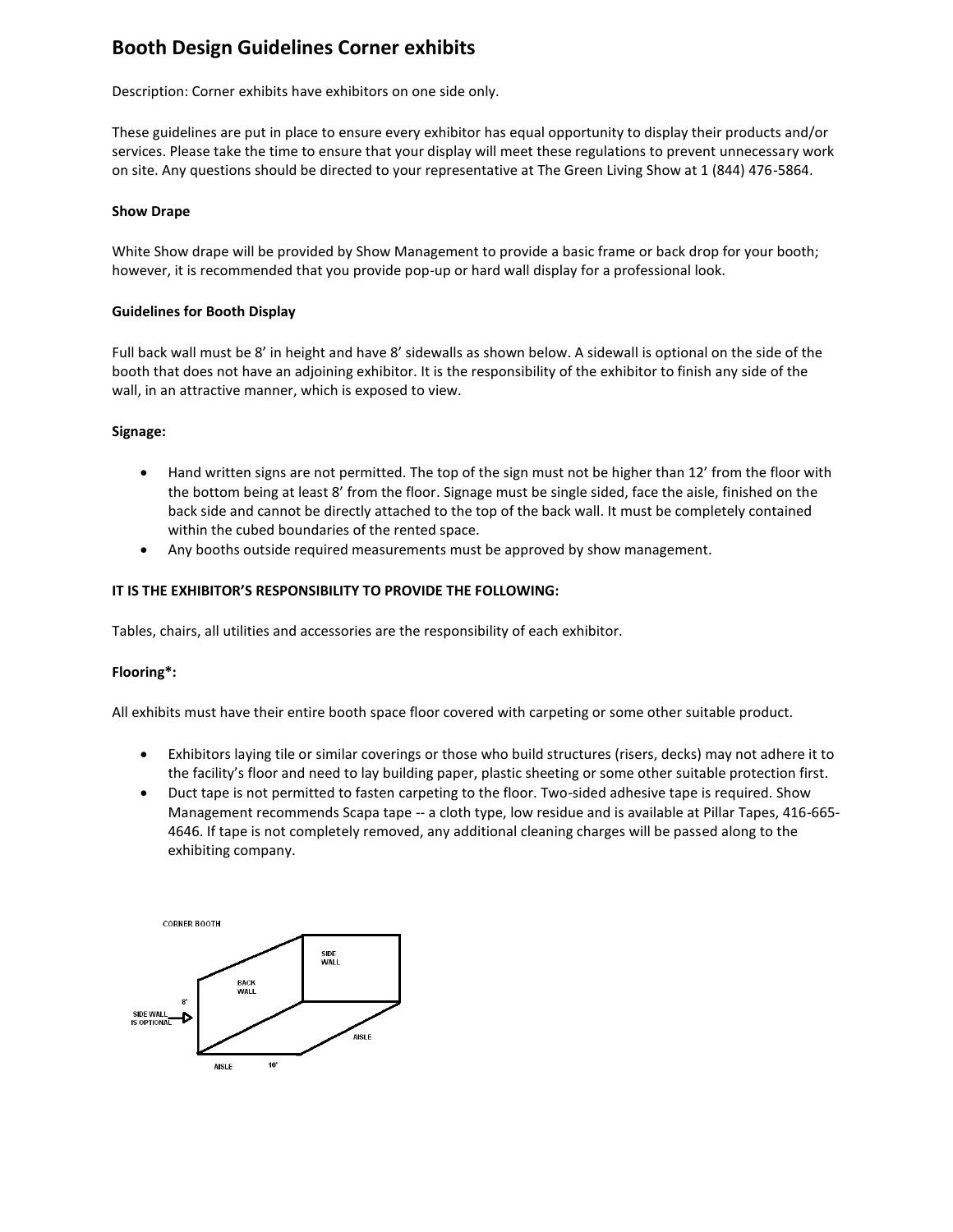# **Booth Design Guidelines Peninsula exhibits**

Description: Peninsula exhibits have 1 adjoining exhibitor and 3 sides open to aisles

These guidelines put in place ensure that every exhibitor has an equal opportunity to display their products and/or services. Please take the time to ensure that your display will meet these regulations to prevent unnecessary work on site. Any questions should be directed your representative at The Green Living Show at 1 (844) 476-5864.

## **Show Drape**

White show drape will be provided by Show Management to provide a basic frame or back drop for your booth; however, it is recommended that you provide pop-up or hard wall display for a professional look.

## **Guidelines for Booth Display**

Full back wall must be 8' in height as show below. Walls are not permitted along any aisle, unless preauthorized. It is the responsibility of the exhibitor to finish any side of a wall, in an attractive manner, which is exposed to view.

## **Signage:**

- Hand written signs are not permitted. Top of the sign must not be higher than 15' from the floor. With Hanging Signs bottom being at least 12' from the floor. Signage must be finished on all sides and hung in a way so as not to interfere with any other exhibitor. It cannot be attached to the top of the back wall. It must be completely within the cubed boundaries of the rented space. Signage may be suspended from the ceiling by making prior arrangements with Metro Toronto Convention Centre.
- Any booths outside required measurements must be approved by show management.

# **IT IS THE EXHIBITOR'S RESPONSIBILITY TO PROVIDE THE FOLLOWING:**

Tables, chairs, all utilities and accessories are the responsibility of each exhibitor.

#### **Flooring\*:**

All exhibits must have their entire booth space floor covered with carpeting or some other suitable product.

- Exhibitors laying tile or similar coverings or those who build structures (risers, decks) may not adhere it to the facility's floor and need to lay building paper, plastic sheeting or some other suitable protection first.
- Duct tape is not permitted to fasten carpeting to the floor. Two-sided adhesive tape is required. Show Management recommends Scapa tape -- a cloth type, low residue and is available at Pillar Tapes, 416-665- 4646. If tape is not completely removed, any additional cleaning charges will be passed along to the exhibiting company.